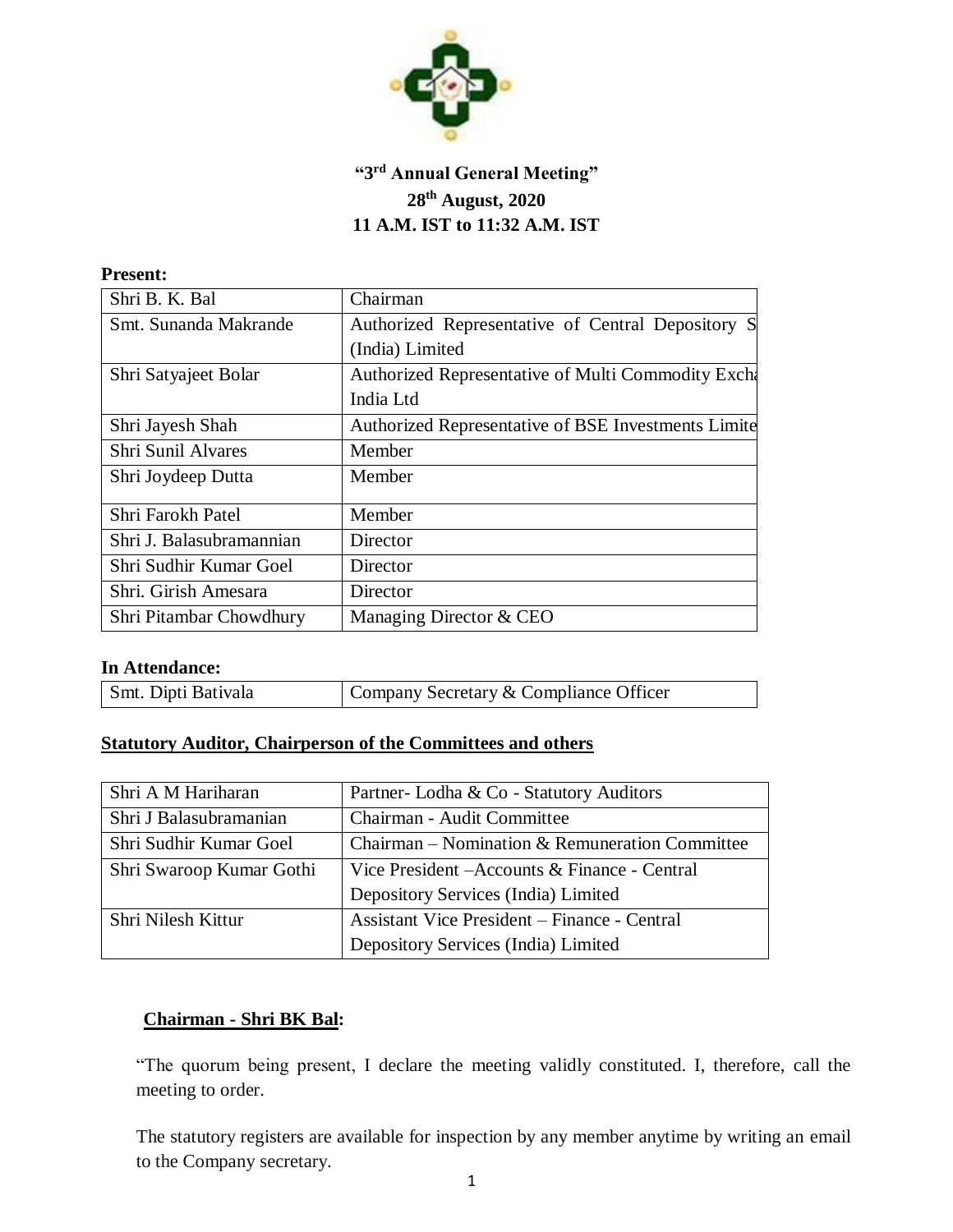#### **Good Morning, my esteemed colleagues, Ladies and Gentlemen:**

It gives me great pleasure to extend a warm welcome to all of you to the  $3<sup>rd</sup>$  Annual General Meeting of your Company.

Your company has a Board of Eight Directors from diverse fields, having adequate relevant professional experience and domain knowledge. Three of them, including me, are Independent Directors; three are shareholder Directors from the holding company, CDSL and one each is the shareholder Director from the MCX and the BSE. It gives me great pride to say that all the Directors have been quite involved in providing policy directions and reviewing the progress of business to move your company forward in the right direction as fast as possible.

Shri Ajay Puri, Shri Neeraj Kulshrestha and Shri Amit Mahajan could not make it to this AGM because of their other pre-occupations. I would like to say a few words about all the Directors of your Company*.*

**Shri J. Balasubramanian** is a practicing Chartered Accountant of great eminence with adequate experience of being a Director on the Boards of many companies. He is the Senior Partner of M/s G. Natesan & Co. He is presently a Director on the Boards of AML Financial Services Private Limited, NESL Asset Data Limited and NESL E-Infrastructure Limited. He is an Independent Director and also the Chairman of the Audit Committee.

**Dr. Sudhir Kumar Goel** is the other Independent Director on our Board, and is the Chairman of the Nomination and Remuneration Committee. He is a retired IAS officer and had occupied various senior positions in the state of Maharashtra, mostly linked to the field of Agriculture & Cooperation. He is credited with attracting an investment of US\$ 1 billion a year for five years in the State of Maharashtra in the field of integrated value chains. He has extensive experience working on various projects funded by the World Bank, Asian Development Bank and International Fund for Agriculture Development.

**Shri Neeraj Kulshrestha,** with 27 years experience in Capital markets, is the shareholder Director nominated by BSE Investments Limited. He heads the regulatory functions of the Bombay Stock Exchange including membership compliance, surveillance, inspection, investigation, regulatory communication, investor services, listing compliance and regulatory legal functions. At BSE he was earlier responsible for Business Development, Trading, Membership and Listing Operations and Development.

**Shri Ajay Puri** is the shareholder Director nominated by Multi Commodity Exchange of India Limited (MCX). He is currently, working as Company Secretary & Compliance Officer of the MCX. Prior to joining (MCX), he worked as President in Artherstone Capital Market Limited wherein he was in charge of Merchant Banking activities, advising the companies on capital structuring, compliance with the regulatory requirements for accessing the capital market, interacting with corporates; networking with the market intermediaries and compliance with the statutory regulations applicable to the Company. He is retiring by rotation at this AGM. It is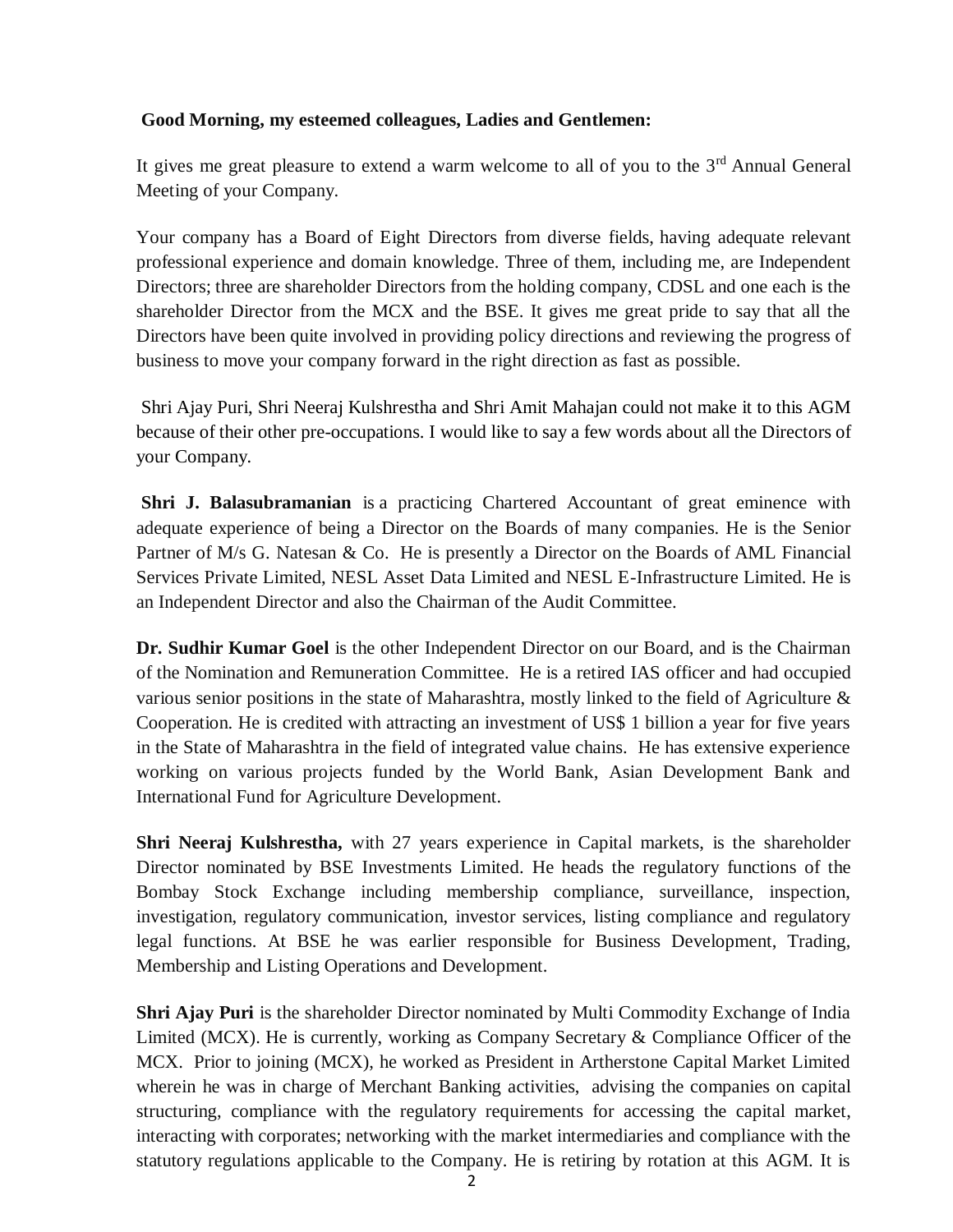proposed to re-appoint him as Director by seeking your consent at this meeting.

**Shri Girish Amesara,** is the shareholder Director nominated by our holding company, CDSL. He has more than 25 years of experience in handling Finance functions, taxation, IPO, Budgeting, Internal System and Internal Controls, Enterprise Risk Management, Accounting Software, Internal audit, special audit, compliance audit, SEBI inspections, SEBI reports, and Ethics compliance. He has the past Experience of working in the BSE Limited and Bombay Swadeshi Stores Limited.

He has been appointed as Additional Director of the Company w.e.f. 29<sup>th</sup> January, 2020 and it is proposed to regularize his appointment as Director by seeking your consent at this meeting.

**Shri Amit Mahajan** is the other shareholder Director nominated by our holding company, CDSL. He is a technocrat with sound business acumen, and expertise in web technologies, IT Security, Deep learning, e-Commerce and mobile applications. He has over two decades of experience in management of IT application project portfolios across stock exchanges, depositories, eCommerce, telecom and retail sectors.

He has been appointed as Additional Director of the Company w.e.f. 20<sup>th</sup> January, 2020 and it is proposed to regularize his appointment as Director by seeking your consent at this meeting.

**Shri Pitambar Chowdhury** is the Managing Director and CEO of your company with effect from the  $1<sup>st</sup>$  of November, 2019. He is a Business Manager with over 30 years of professional experience, of which 19 years have been in senior leadership positions of a Business Head or a Functional Head. His prior responsibilities include leadership responsibilities in Tata Asset Management Ltd, Aviva Insurance Plc, SBI Funds Management Ltd and Unit Trust of India. He has also been an entrepreneur in the FinTech space for about 3 years. He has been appointed as the Additional Director and the Managing Director and his appointment is proposed to be regularised by seeking your consent in this AGM.

I would now take a few minutes of your time to give an overview on the performance of the Company during 2019-20

I am pleased to report that your Company has shown positive growth on most operating parameters. The number of Electronic Negotiable Warehouse Receipts (eNWR) issued by the Company more than doubled to 9928 compared to 4481 in the previous financial year. The number of warehouses issuing eNWRs doubled to 121. 107 new Repository Participants (RPs) were appointed in the last financial year increasing their total number by 71% to 258. Similarly, 613 new client accounts were opened increasing the total number of client-accounts by 71% to 1477

The Operational Income for the year ended March 31, 2020 has increased by 31% to Rs. 88.62 lakhs from Rs.67.83 lakhs for the year ended March 31, 2019. This is in spite of a steep reduction in tariff at the instance of our regulator that came into effect from  $1<sup>st</sup>$  of August 2019. Other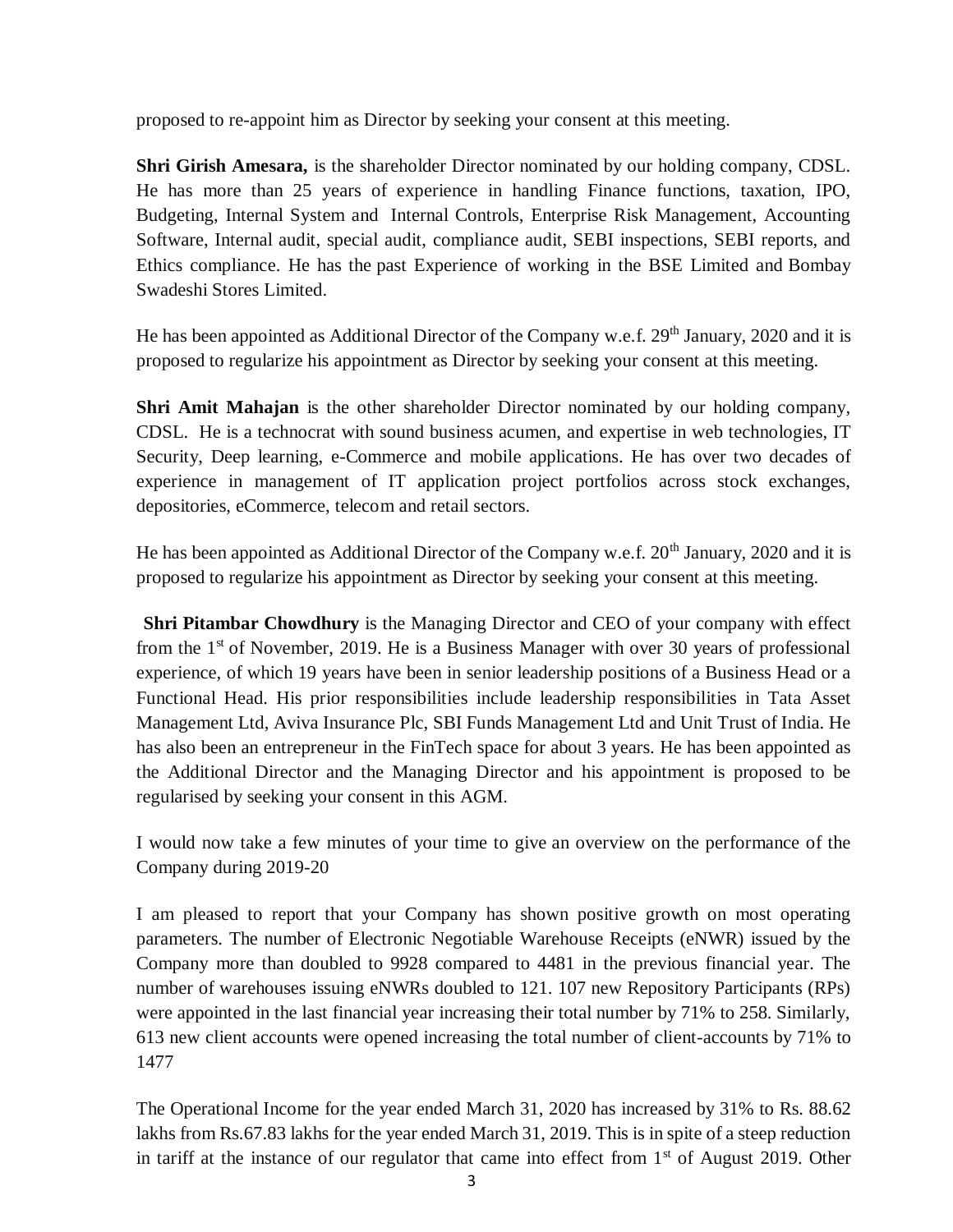income for the year ended March 31, 2020 at Rs. 416.78 lakhs (previous period Rs. 388.11 lakhs), showing an increase of 7%. Total income thus increased by 10% to Rs. 505.40 lakhs (Previous Period: Rs. 455.94 lakhs), whereas total expenditure has also increased by 32% to Rs. 475.06 lakhs (Previous period: Rs. 360.73 lakhs) for the year ended March 31, 2019. This is mainly on account of certain reclassification of expenses and Profit after Tax has thus been lower at Rs. 16.92 lakhs (Previous period: Rs. 112.30 lakhs)

In the last AGM I had mentioned about a system glitch in the operating-software application, which was taken advantage of by a client to cause a fraudulent transaction in February/March 2019. The company was engaged in resolving this urgent issue for six months. The company pursued the fraudulent seller vigorously through its RP. After sustained pressure and legal notices, the company managed to square off the erroneous trade by making the seller pay back the second buyer the entire proceeds of sale thus avoiding loss to any party. The company instituted an independent Root Cause Analysis, by a third-party vendor to diagnose root causes of the systems glitch and take corrective measures to prevent its recurrence. The Board of CCRL also ordered a comprehensive audit of its Systems and operating procedures to ensure that they are robust enough to prevent recurrence of the kind of error in future.

However, the Regulator, WDRA, levied a penalty of Rs. 1 lakh on the CCRL with a right to appeal to the Appellate Authority. Accordingly, the matter was appealed to the Appellate Authority, which, however, dismissed the appeal on the ground that the WDRA had no jurisdiction to assign the right to appeal against its order to it since the regulatory guidelines was not approved by its administrative Ministry.

## *Let me now give a brief outline of the business strategy for the year 2020-21*

Repository business being dependent on physical infrastructure of warehouses, was adversely affected this year as lockdown conditions stalled movement of goods to & from warehouses. Thus, in the first four months April-July'20 generation of eNWRs was down by 20% and revenue was down 24% compared to April-July'19. However, we are hopeful that business will regain lost grounds in the remaining eight months of the year.

The company has adopted a new strategy document after considerable deliberations to drive business growth. The strategy aims to use opportunities available within the constraints of present operating environment and the limitations of the Warehouse (Development and Regulatory) Act under which the entire ecosystem works, and at the same time build capabilities to exploit opportunities of the future.

The present operating environment, has three legs for potential revenue growth for CCRL. **i)** Increase in tariff, **ii)** Market-share gains by 3 exchanges we serve and **iii)** growth in revenues from the non-exchange segment by scaled-up marketing efforts in focused geographies. The company aims to use all the three legs of driving revenue-growth in 2020-21.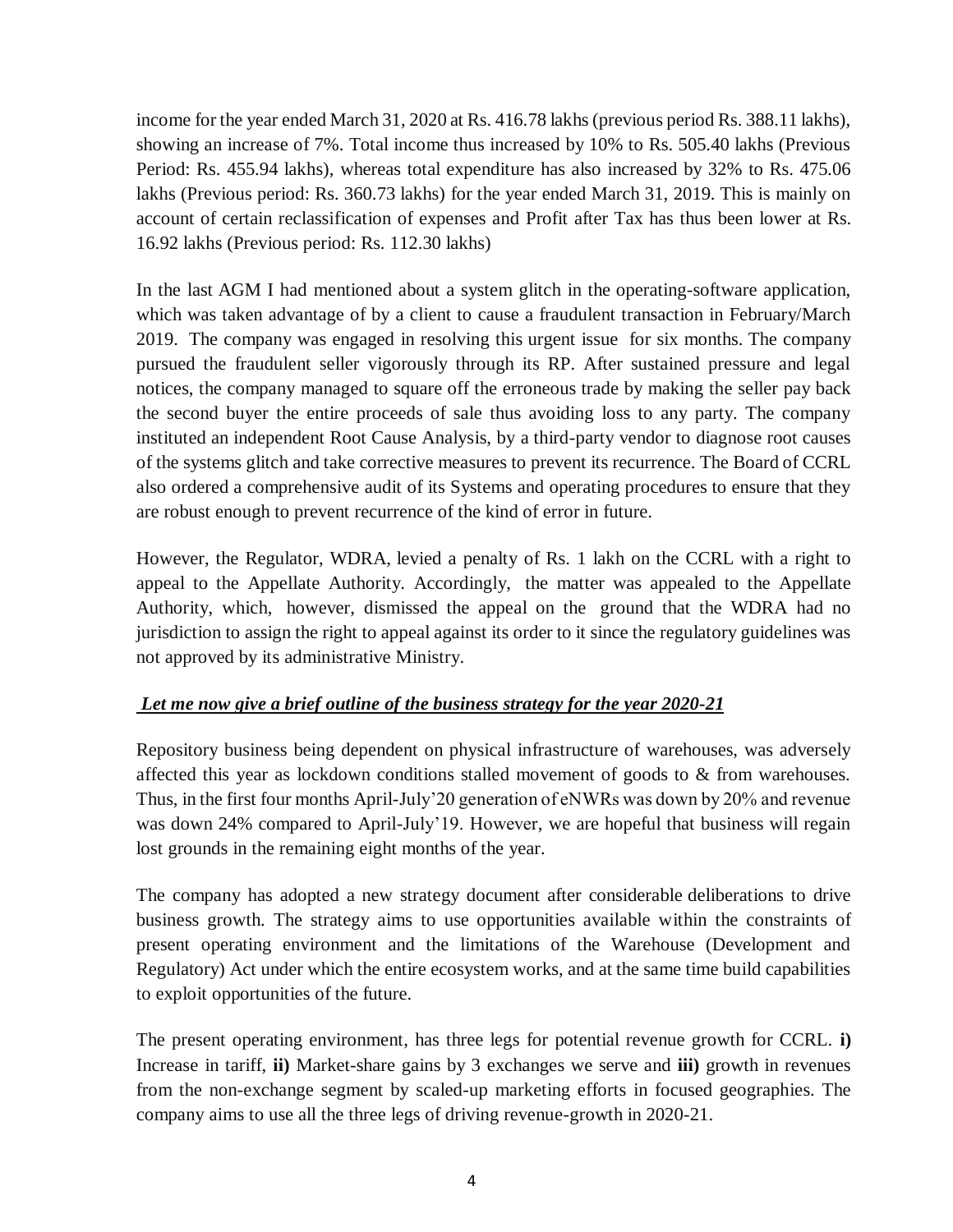Your continued trust and confidence in us have enabled our good performance, and will continue to encourage us to do better, going forward.

Thank you for your support.

Now we may move on to the statutory functions and approvals.

The Notice convening the meeting, Directors' Report and audited accounts for the year ended 31<sup>st</sup> March, 2020 have been circulated to the members, in advance, and with your permission, I take them as read.

"The Auditor's Report on the financial statements for the year ended 31st March,2020 and the Secretarial Audit Report for the year ended 31st March, 2020 does not contain any qualification, observation or comments on financial transactions or matters which have any adverse effect on the functioning of the Company, hence pursuant to Section 145 of the Companies Act, 2013, the Auditor's Report on the financial statements for the year ended 31st March, 2020 is not required to be read at the Meeting and with your permission, I take them as read."

The Annual Report of the Company has already been circulated to you and with your permission; I will take it as read. "

*(Item No.1)*

**Chairman -** " I now commend the following Resolution:

**"RESOLVED THAT** the Audited Financial Statements of the Company for the financial year ended 31st March, 2020 including the Audited Balance Sheet as on 31st March, 2020 and Statement of Profit & Loss for the year ended on that date and the Reports of the Board of Directors and Auditors thereon. along with all annexures as laid before this Third Annual General Meeting be and are hereby received, considered and adopted."

Shri Satyajeet Bolar Authorized Representative of Multi Commodity Exchange of India Limited - "I Propose "

Shri Jayesh Shah Authorized Representative of BSE Investments Limited - " I Second"

I now invite the members to put forward any questions that they may have on the accounts.

I now put the resolution for voting to the members by show of hand.

"Those in favour"

"Those against"

"I declare that the resolution is carried unanimously"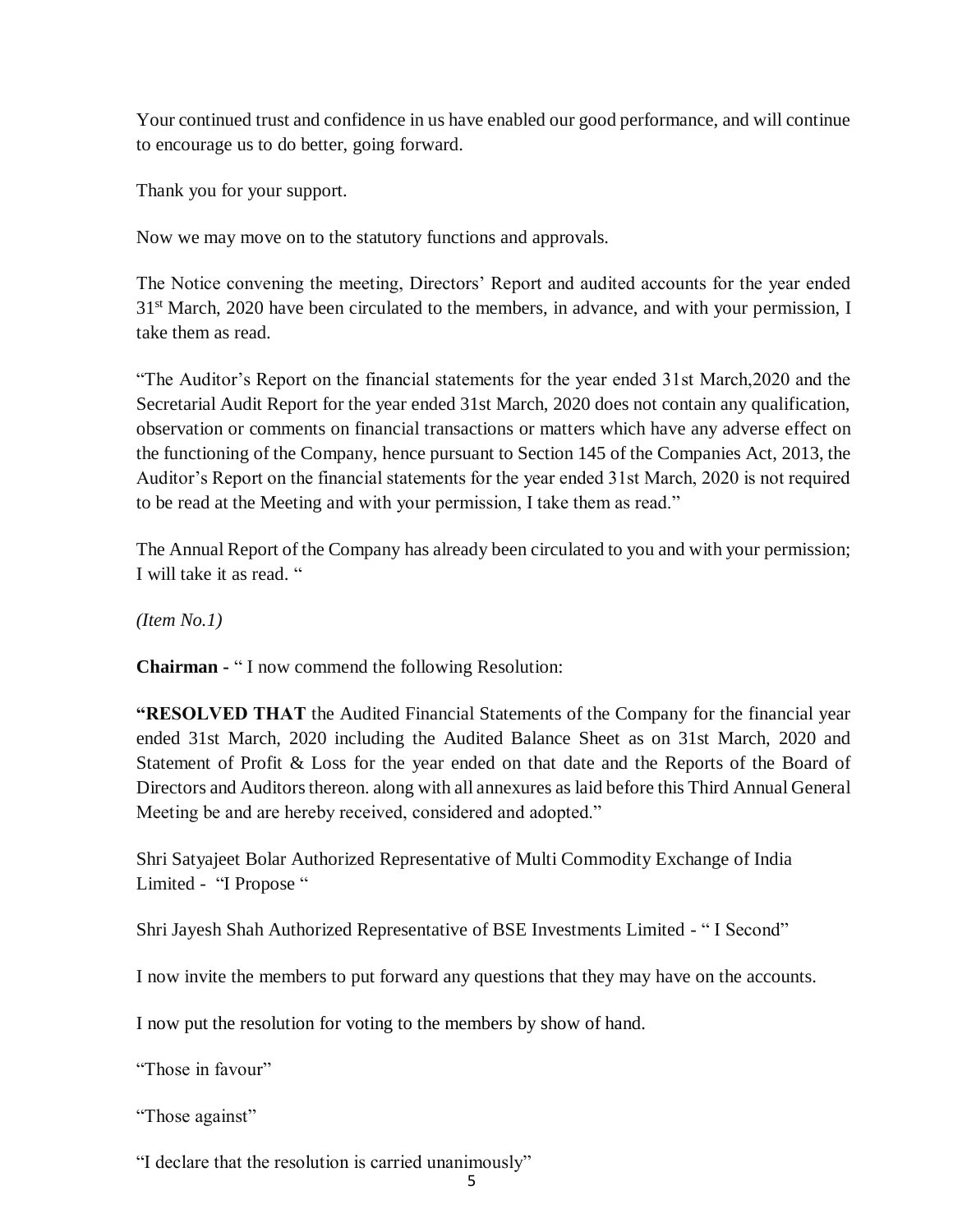*(Item No.2)*

**Chairman -** "I put the second item of the Notice for your consideration for appointment of Shri Ajay Puri (Din - 00017325) as a Director of the Company, who retires by rotation and being eligible offers himself for re-appointment."

**Shri Satyajeet Bolar** Authorized Representative of Multi Commodity Exchange of India Limited - "I Propose"

**Smt Sunanda Makrande**, Authorized Representative of Central Depository Services (India) Limited - "I Second"

**Chairman -** "I now put the resolution for voting to the members by show of hand."

"Those in favour"

"Those against"

"I declare that the resolution is carried unanimously"

*(Item No.3)*

**Chairman -** "I put the third item of the Notice for your consideration for approval on Appointment of Shri Pitambar Chowdhury as Director of the Company – Ordinary Resolution."

**Shri Farokh Patel, Member -** "I Propose"

**Shri Sunil Alvares, Member -** "I Second"

**Chairman -** I now put the resolution for voting to the members by show of hand.

"Those in favour"

"Those against"

"I declare that the resolution is carried unanimously"

*(Item No.4)*

**Chairman -** "I put the fourth item of the Notice for your consideration for appointment of Shri Pitambar Chowdhury as the Managing Director of the Company & remuneration payable to the Managing Director – Special Resolution."

The said resolution being special resolution has to be carried out with more than 75% of the valid votes in its favour."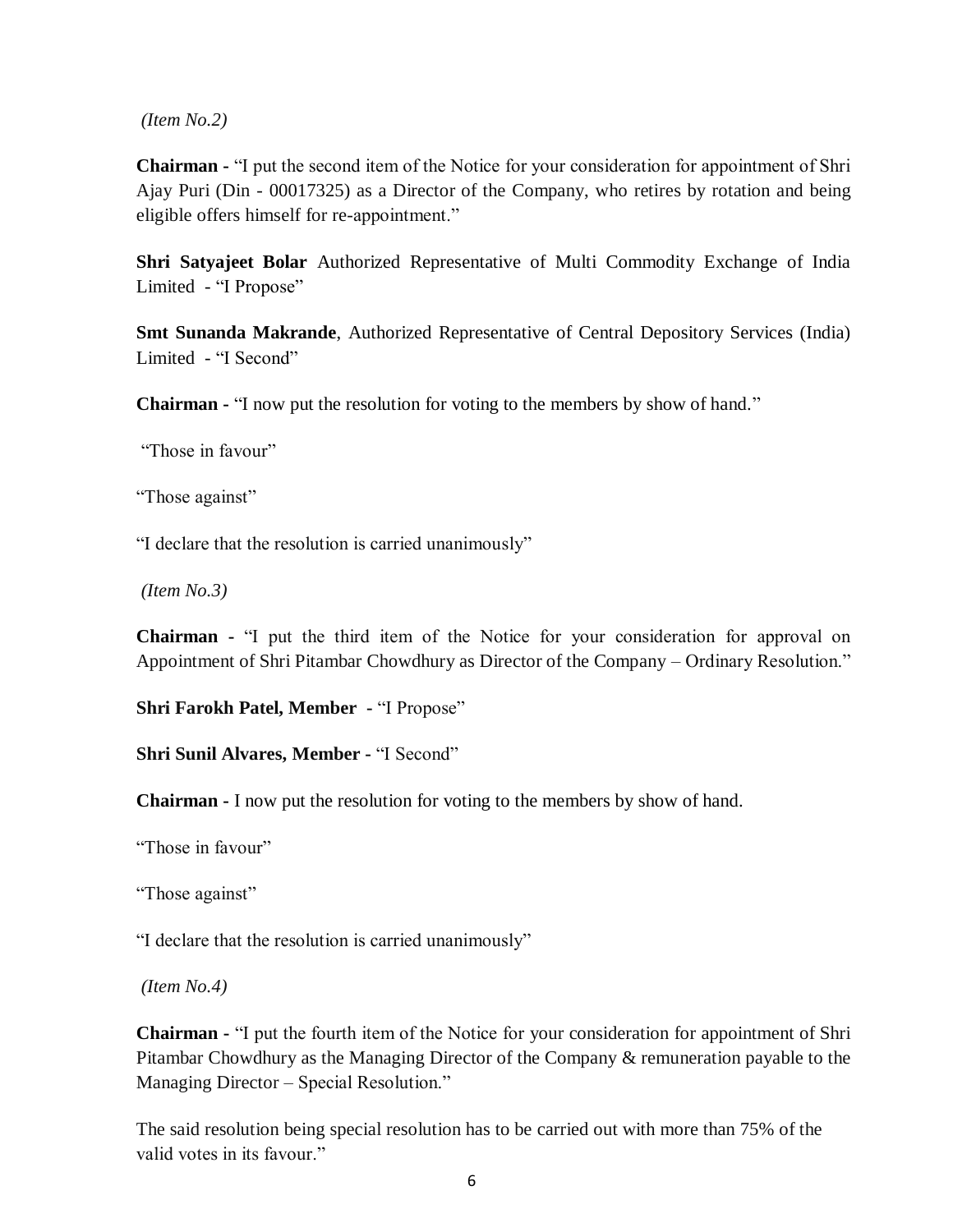**Smt Sunanda Makrande**, Authorized Representative of Central Depository Services (India) Limited - "I Propose"

**Shri Jayesh Shah**, Authorized Representative of BSE Investments Limited as a

"I Second"

**Chairman -** I now put the resolution for voting to the members by show of hand.

"Those in favour"

"Those against"

"I declare that the resolution is carried unanimously"

*(Item No.5)*

**Chairman -** "I put the fifth item of the Notice for your consideration for appointment of Shri Girish Amesara as Director of the Company – Ordinary Resolution."

**Shri Farokh Patel, Member** - "I Propose"

**Shri Jayesh Shah,** Authorized Representative of BSE Investments Limited -"I Second"

**Chairman -** I now put the resolution for voting to the members by show of hand.

"Those in favour"

"Those against"

"I declare that the resolution is carried unanimously"

*(Item No.6)*

**Chairman -** "I put the sixth item of the Notice for your consideration for appointment of Shri Amit Mahajan as Director of the Company – Ordinary Resolution."

**Shri Farokh Patel, Member** - "I Propose"

**Shri Sunil Alvares, Member**- "I Second"

**Chairman -** I now put the resolution for voting to the members by show of hand.

"Those in favour"